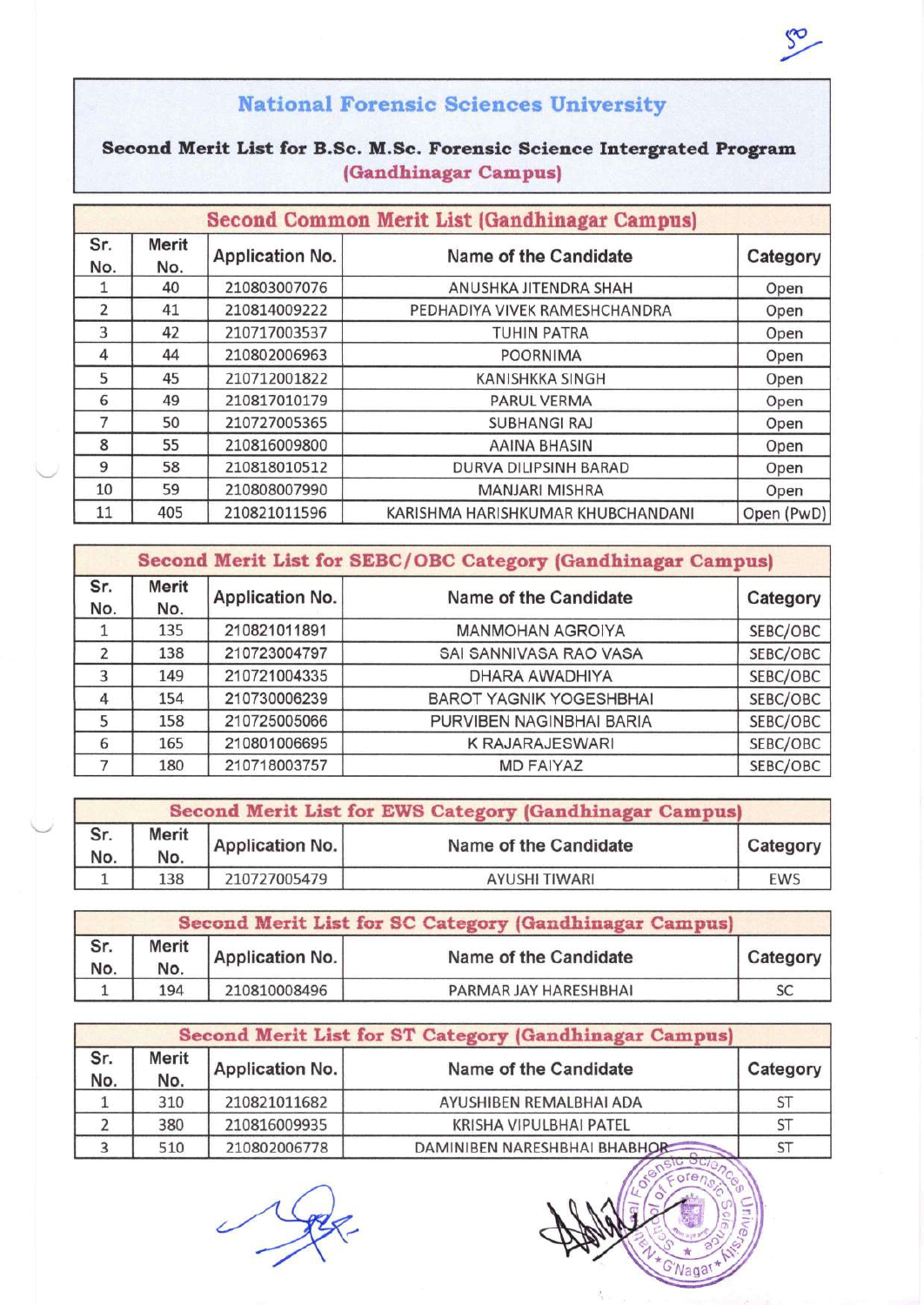## National Forensic Sciences University

#### Second Merit List for B.Sc. M.Se. Forensie Selence Intergrated Program (Delhi Campus)

|         | Second Common Merit List (Delhi Campus) |                    |                          |          |  |  |
|---------|-----------------------------------------|--------------------|--------------------------|----------|--|--|
| Sr. No. | Merit<br>No.                            | Application<br>No. | Name of the Candidate    | Category |  |  |
|         | 43                                      | 210727005392       | <b>BHAWNA BANGWAL</b>    | Open     |  |  |
|         | 46                                      | 210816009961       | <b>SHRADDHA DUBEY</b>    | Open     |  |  |
| 3       | 47                                      | 210817010035       | <b>KANIKA CHOWDHRY</b>   | Open     |  |  |
| 4       | 53                                      | 210805007383       | <b>AHELLBAG</b>          | Open     |  |  |
| 5       | 54                                      | 210729006117       | <b>ANUSHKA ATA</b>       | Open     |  |  |
| 6       | 61                                      | 210821011816       | SHUBHAM KESHARWANI       | Open     |  |  |
|         | 62                                      | 210727005399       | SMRUTI PRASHANT GHAMANDI | Open     |  |  |
| 8       | 63                                      | 210818010325       | <b>MOHIT SINGH</b>       | Open     |  |  |

### Second Merit List for SEBC/OBC Category (Delhi Campus)

| Sr. No. | Merit<br>No. | Application<br>No. | <b>Name of the Candidate</b> | Category |
|---------|--------------|--------------------|------------------------------|----------|
|         | 134          | 210815009630       | <b>BAIKAT SHIREESHA</b>      | SEBC/OBC |
|         | 136          | 210807007866       | <b>VANSHU SAHU</b>           | SEBC/OBC |
| 3       | 137          | 210716003238       | <b>LUCKY MORE</b>            | SEBC/OBC |
| 4       | 146          | 210809008109       | <b>PUSHPENDER</b>            | SEBC/OBC |
| 5       | 167          | 210805007550       | <b>MINHA S</b>               | SEBC/OBC |
| 6       | 171          | 210813009151       | <b>SWASTIKA GHOSH</b>        | SEBC/OBC |
|         | 181          | 210809008167       | MUKUND SHAMJI SIKOTARIYA     | SEBC/OBC |
| 8       | 184          | 210810008412       | <b>ALNA BABU PAUL</b>        | SEBC/OBC |
| 9       | 186          | 210812008894       | <b>KHUSHMEEN KAUR</b>        | SEBC/OBC |
| 10      | 189          | 210820011136       | <b>ANSILA</b>                | SEBC/OBC |

|         | <b>Second Merit List for EWS Category (Delhi Campus)</b> |                           |                              |          |  |  |  |
|---------|----------------------------------------------------------|---------------------------|------------------------------|----------|--|--|--|
| Sr. No. | Merit<br>No.                                             | <b>Application</b><br>No. | <b>Name of the Candidate</b> | Category |  |  |  |
|         | 176                                                      | 210809008204              | KOLADIYA SRUSHTI HARESHBHAI  | EWS      |  |  |  |
|         | 177                                                      | 210813009186              | KELVIN SANJAYBHAI MENDPARA   | EWS      |  |  |  |
|         | 187                                                      | 210811008757              | <b>GUNGUN NARUKA NARUKA</b>  | EWS      |  |  |  |

| <b>Second Merit List for SC Category (Delhi Campus)</b> |              |                           |                              |          |  |  |
|---------------------------------------------------------|--------------|---------------------------|------------------------------|----------|--|--|
| Sr. No.                                                 | Merit<br>No. | <b>Application</b><br>No. | <b>Name of the Candidate</b> | Category |  |  |
|                                                         | 179          | 210815009488              | <b>HARIJAN SONI</b>          | SC       |  |  |
|                                                         | 183          | 210821011823              | YASHIKA RAJORA               | SC       |  |  |
|                                                         | 196          | 210815009648              | <b>TELAGAMALLA NISHANTH</b>  | SC       |  |  |

| <b>Second Merit List for ST Category (Delhi Campus)</b> |              |                           |                        |          |  |
|---------------------------------------------------------|--------------|---------------------------|------------------------|----------|--|
| Sr. No.                                                 | Merit<br>No. | <b>Application</b><br>No. | Name of the Candidate  | Category |  |
|                                                         | 346          | 210815009505              | <b>KORSA BHARGAVI</b>  |          |  |
|                                                         | 386          | 210815009541              | <b>RATHOD PARAMESH</b> |          |  |

 $N + G'$  Nagal  $\star$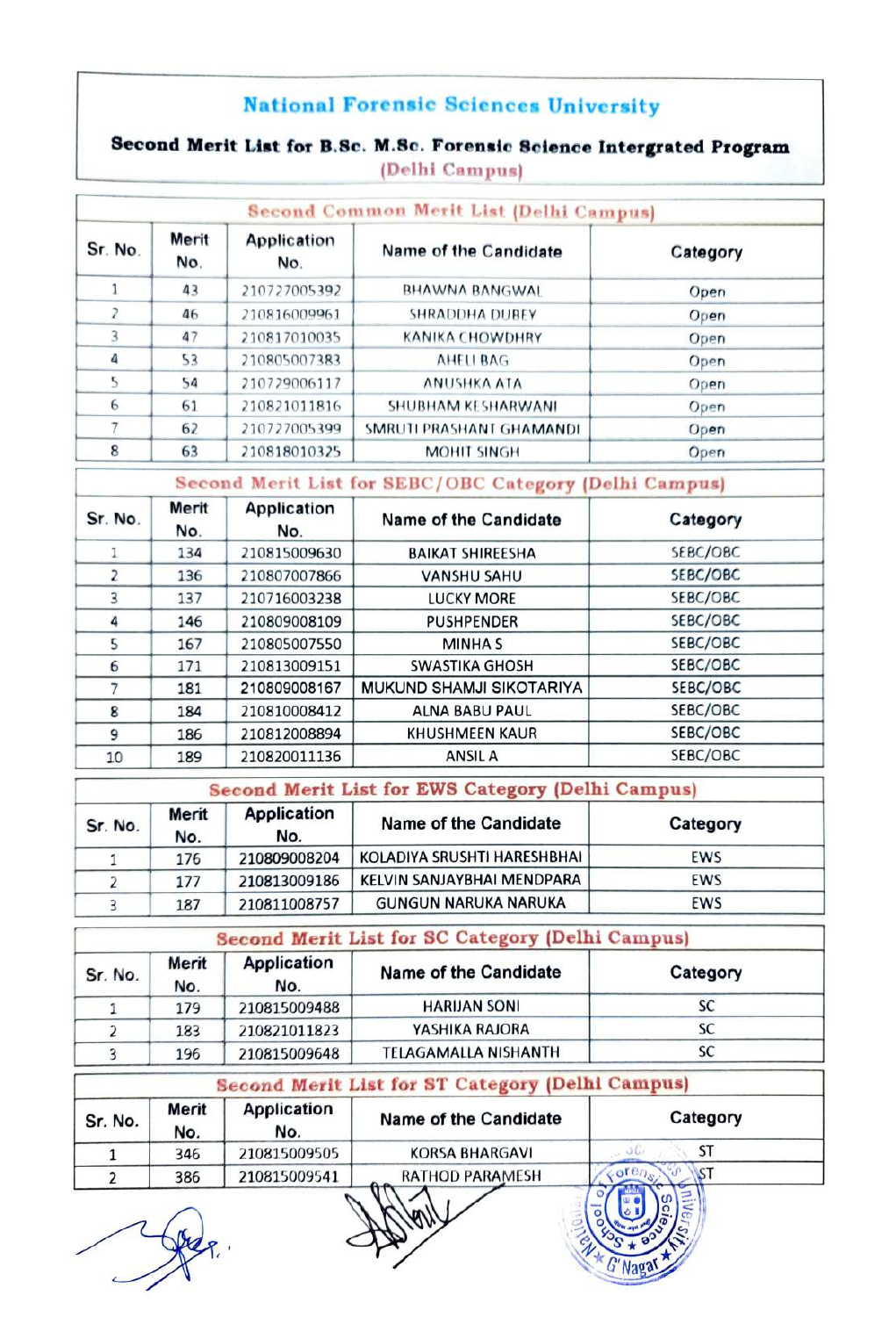## National Forensic Sciences University

#### Second Waiting Merit List for B.Sc. M.Sc. Forensic Science Intergrated Program

| <b>Waiting Common Merit List</b> |              |                    |                          |          |  |  |
|----------------------------------|--------------|--------------------|--------------------------|----------|--|--|
| Sr. No.                          | Merit<br>No. | Application<br>No. | Name of the Candidate    | Category |  |  |
|                                  | 67           | 210807007840       | <b>LAKSHMI AJAY</b>      | Open     |  |  |
| $\overline{\phantom{a}}$         | 74           | 210814009317       | <b>PUSHPAM KUMAR</b>     | Open     |  |  |
| 3                                | 75           | 210725005095       | <b>AMISHI</b>            | Open     |  |  |
| 4                                | 77           | 210820011264       | VISHVA RAJESHKUMAR PATEL | Open     |  |  |
| 5                                | 78           | 210711001316       | <b>KOPAL VASHISTHA</b>   | Open     |  |  |
| 6                                | 80           | 210806007619       | <b>NIKITA KUMARI</b>     | Open     |  |  |
|                                  | 82           | 210803007104       | ANUSHKA KOTNALA          | Open     |  |  |
| 8                                | 85           | 210814009294       | <b>JAI CHELANI</b>       | Open     |  |  |
| 9                                | 86           | 210716003063       | <b>MOHINI CHAUHAN</b>    | Open     |  |  |
| 10                               | 87           | 210820011100       | SHAURYA RAGHUVANSHI      | Open     |  |  |

| Waiting Merit List for SEBC/OBC Category |              |                           |                                |          |  |
|------------------------------------------|--------------|---------------------------|--------------------------------|----------|--|
| Sr. No.                                  | Merit<br>No. | <b>Application</b><br>No. | Name of the Candidate          | Category |  |
|                                          | 192          | 210724004908              | TVISHA SANJAYBHAI PATEL        | SEBC/OBC |  |
| 2                                        | 205          | 210803007123              | DHRUVIN SITANSHU LAD           | SEBC/OBC |  |
| 3                                        | 202          | 210816009906              | KAJAL                          | SEBC/OBC |  |
| 4                                        | 203          | 210812008897              | SRISHTI PRIYA                  | SEBC/OBC |  |
| 5                                        | 211          | 210809008165              | <b>DIVINA O</b>                | SEBC/OBC |  |
| 6                                        | 217          | 210809008116              | PIYUNA BIPINKUMAR NAYI         | SEBC/OBC |  |
| 7                                        | 208          | 210711001389              | THANAYA SAJEEVAN               | SEBC/OBC |  |
| 8                                        | 215          | 210813009075              | PARVEZBHAI MAHAMMADSAJID SHEKH | SEBC/OBC |  |
| 9                                        | 213          | 210726005160              | <b>MEENAKSHY</b>               | SEBC/OBC |  |
| 10                                       | 220          | 210812008828              | SHREYA SINGH                   | SEBC/OBC |  |
|                                          |              |                           |                                |          |  |

| <b>Waiting Merit List for EWS Category</b> |              |                    |                            |            |  |  |  |
|--------------------------------------------|--------------|--------------------|----------------------------|------------|--|--|--|
| Sr. No.                                    | Merit<br>No. | Application<br>No. | Name of the Candidate      | Category   |  |  |  |
|                                            | 193          | 210714002551       | HIT BHAVESHBHAI SALIYA     | <b>EWS</b> |  |  |  |
|                                            | 195          | 210812008943       | YASH BHUPENDRAKUMAR SONI   | <b>EWS</b> |  |  |  |
|                                            | 214          | 210717003342       | BOKHA ANSH RANCHHODBHAI    | <b>EWS</b> |  |  |  |
|                                            | 221          | 210819010827       | <b>TASMIA HUSSAIN BORA</b> | <b>EWS</b> |  |  |  |

| <b>Waiting Merit List for SC Category</b> |                           |                              |           |  |  |  |  |
|-------------------------------------------|---------------------------|------------------------------|-----------|--|--|--|--|
| Merit<br>No.                              | <b>Application</b><br>No. | Name of the Candidate        | Category  |  |  |  |  |
| 200                                       | 210724004930              | SARANSH JHARIYA              | <b>SC</b> |  |  |  |  |
| 207                                       | 210720004190              | UNMANEE NIKUNJ PARMAR        | SC        |  |  |  |  |
| 219                                       | 210719003921              | HETWAM BALCHAND VAGHELA      | <b>SC</b> |  |  |  |  |
| 225                                       | 210802006827              | ADITYA DHARIWAL              | <b>SC</b> |  |  |  |  |
| 242                                       | 210815009431              | THAKKALLA SHAINY<br>$60$ ren | <b>SC</b> |  |  |  |  |
| 245                                       | 210820011322              | RAJANYA R BBIJ               | <b>SC</b> |  |  |  |  |
|                                           |                           |                              | C165C122  |  |  |  |  |

**X G'Naa?**